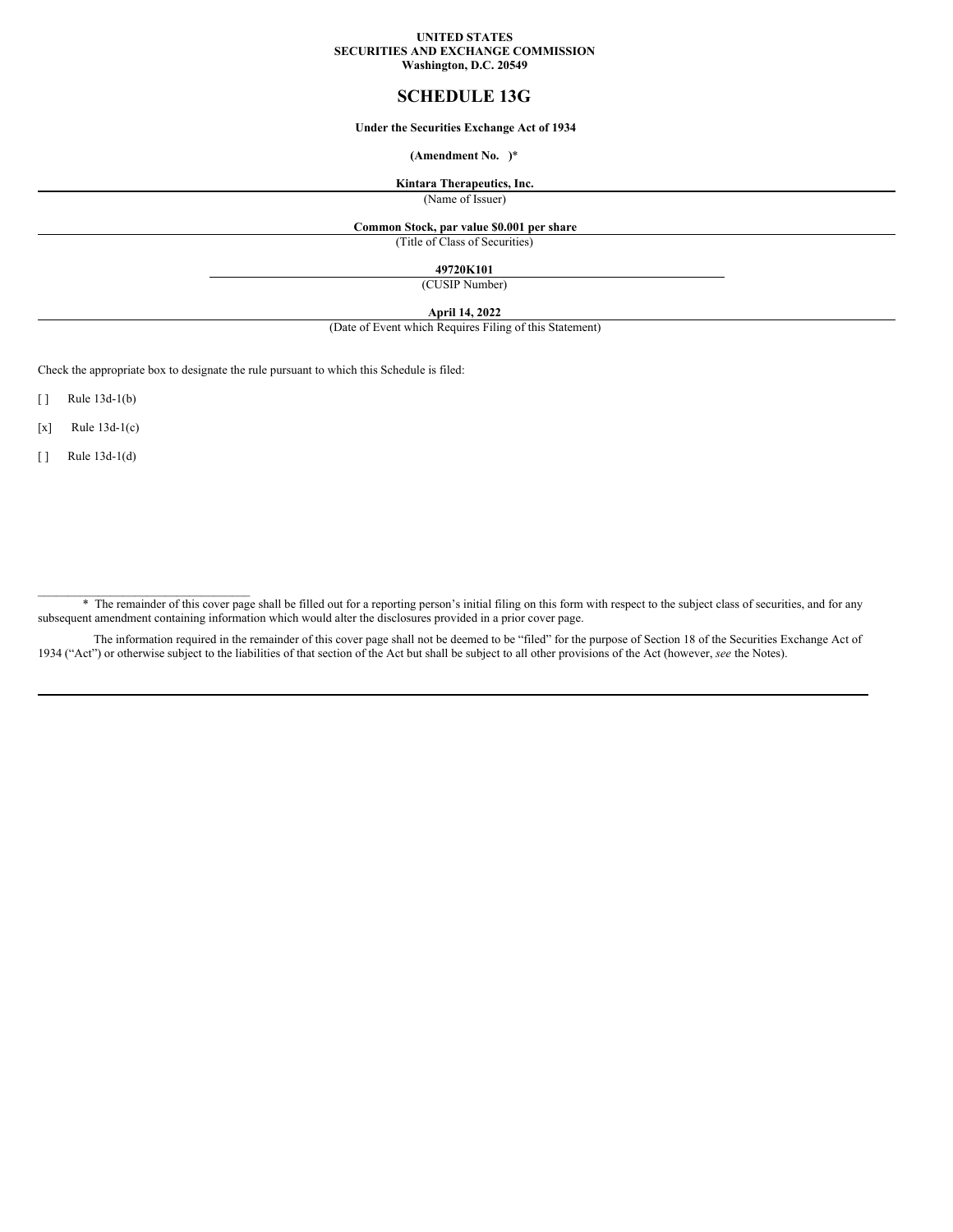| $\mathbf{1}$   |                                                             | Names of Reporting Persons.                                                                                                                                             |  |  |  |
|----------------|-------------------------------------------------------------|-------------------------------------------------------------------------------------------------------------------------------------------------------------------------|--|--|--|
|                | I.R.S. Identification Nos. of above persons (entities only) |                                                                                                                                                                         |  |  |  |
|                | Lind Global Fund II LP                                      |                                                                                                                                                                         |  |  |  |
| $\overline{2}$ |                                                             | Check the Appropriate Box if a Member of a Group (See Instructions)                                                                                                     |  |  |  |
|                | (a)<br>$\Box$                                               |                                                                                                                                                                         |  |  |  |
|                | (b)<br>$\lceil x \rceil$                                    |                                                                                                                                                                         |  |  |  |
| 3              | SEC Use Only                                                |                                                                                                                                                                         |  |  |  |
| $\overline{4}$ | Citizenship or Place of Organization.                       |                                                                                                                                                                         |  |  |  |
|                | Delaware                                                    |                                                                                                                                                                         |  |  |  |
|                |                                                             |                                                                                                                                                                         |  |  |  |
|                |                                                             | 5<br>Sole Voting Power                                                                                                                                                  |  |  |  |
|                |                                                             | 3,773,586                                                                                                                                                               |  |  |  |
|                | Number                                                      | Shared Voting Power<br>6                                                                                                                                                |  |  |  |
|                | of Shares                                                   |                                                                                                                                                                         |  |  |  |
|                | Beneficially                                                | $\bf{0}$                                                                                                                                                                |  |  |  |
|                | Owned by                                                    | $\overline{7}$<br>Sole Dispositive Power                                                                                                                                |  |  |  |
|                | Each                                                        |                                                                                                                                                                         |  |  |  |
|                | Reporting                                                   | 3,773,586                                                                                                                                                               |  |  |  |
|                | Person With                                                 | Shared Dispositive Power<br>8                                                                                                                                           |  |  |  |
|                |                                                             | $\bf{0}$                                                                                                                                                                |  |  |  |
| 9              |                                                             | Aggregate Amount Beneficially Owned by Each Reporting Person                                                                                                            |  |  |  |
|                |                                                             |                                                                                                                                                                         |  |  |  |
|                | 3,773,586(1)                                                |                                                                                                                                                                         |  |  |  |
| 10             |                                                             | Check if the Aggregate Amount in Row (9) Excludes Certain Shares (See Instructions)                                                                                     |  |  |  |
| 11             |                                                             | Percent of Class Represented by Amount in Row (9)*                                                                                                                      |  |  |  |
|                | $5.8\%(2)$                                                  |                                                                                                                                                                         |  |  |  |
| 12             | PN                                                          | Type of Reporting Person (See Instructions)                                                                                                                             |  |  |  |
|                |                                                             | (1) The reporting person's ownership consists of (a) 3,773,586 common shares and (b) warrants to purchase 3,773,586 common shares (the "Warrants"), however, due to the |  |  |  |
|                |                                                             |                                                                                                                                                                         |  |  |  |

exercise limitations of the Warrants, the reporting person's beneficial ownership of the Warrants has been excluded.

(2) Each of the Warrants includes a provision limiting the holder's ability to exercise the Warrants if such exercise would cause the holder to beneficially own greater than 4.99% of the Company.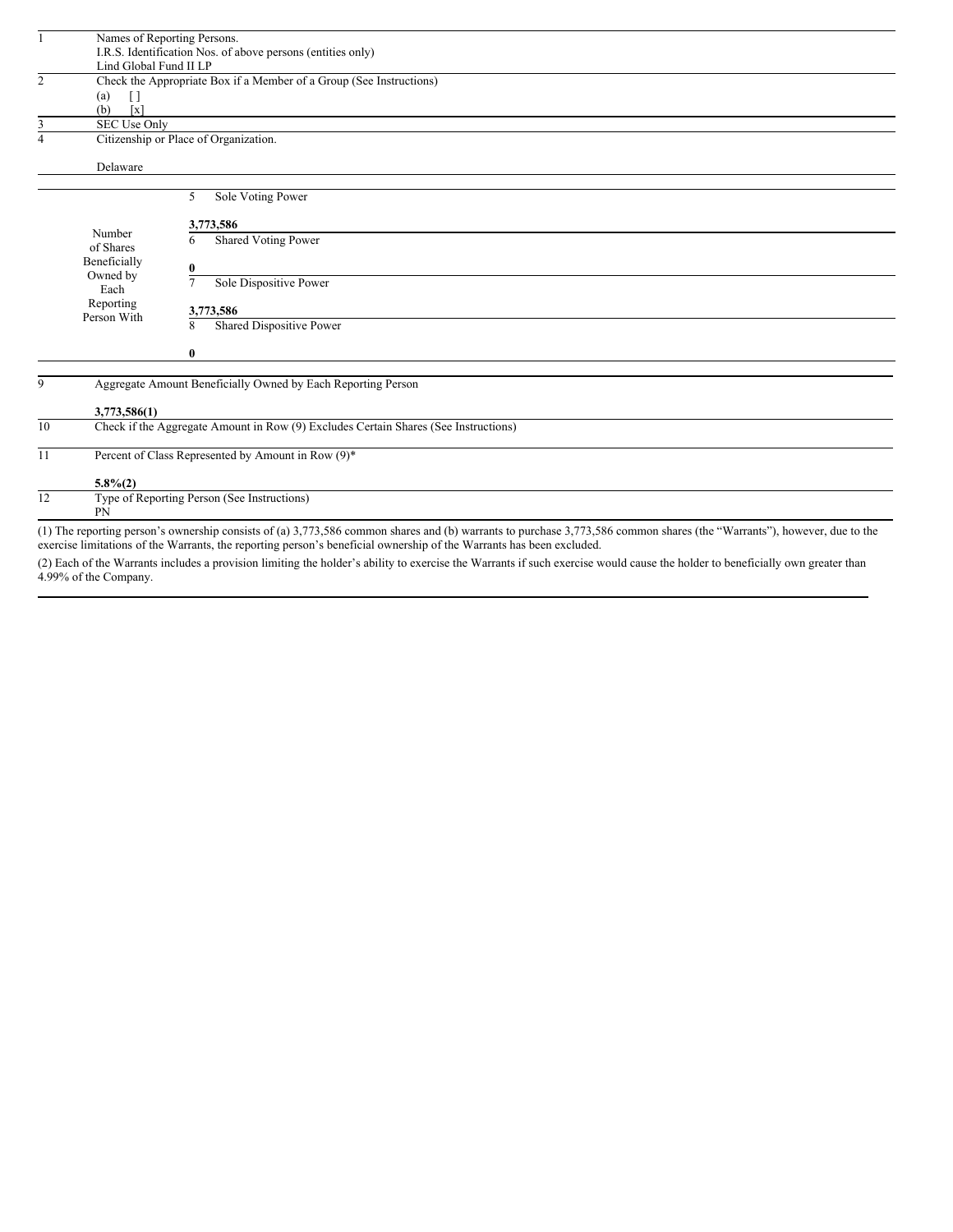| $\mathbf{1}$   |                                                             | Names of Reporting Persons.                                                                                                                                            |  |
|----------------|-------------------------------------------------------------|------------------------------------------------------------------------------------------------------------------------------------------------------------------------|--|
|                | I.R.S. Identification Nos. of above persons (entities only) |                                                                                                                                                                        |  |
|                |                                                             | Lind Global Partners II LLC                                                                                                                                            |  |
| $\overline{2}$ |                                                             | Check the Appropriate Box if a Member of a Group (See Instructions)                                                                                                    |  |
|                | (a)<br>$\Box$                                               |                                                                                                                                                                        |  |
|                | (b)<br>$\lceil x \rceil$                                    |                                                                                                                                                                        |  |
| 3              | SEC Use Only                                                |                                                                                                                                                                        |  |
| 4              | Citizenship or Place of Organization.                       |                                                                                                                                                                        |  |
|                | Delaware                                                    |                                                                                                                                                                        |  |
|                |                                                             |                                                                                                                                                                        |  |
|                |                                                             | 5<br>Sole Voting Power                                                                                                                                                 |  |
|                |                                                             | 3,773,586                                                                                                                                                              |  |
|                | Number                                                      | <b>Shared Voting Power</b><br>6                                                                                                                                        |  |
|                | of Shares                                                   |                                                                                                                                                                        |  |
|                | Beneficially                                                | $\bf{0}$                                                                                                                                                               |  |
|                | Owned by                                                    | Sole Dispositive Power<br>$\tau$                                                                                                                                       |  |
|                | Each                                                        |                                                                                                                                                                        |  |
|                | Reporting<br>Person With                                    | 3,773,586                                                                                                                                                              |  |
|                |                                                             | Shared Dispositive Power<br>8                                                                                                                                          |  |
|                |                                                             |                                                                                                                                                                        |  |
|                |                                                             | $\bf{0}$                                                                                                                                                               |  |
|                |                                                             |                                                                                                                                                                        |  |
| 9              |                                                             | Aggregate Amount Beneficially Owned by Each Reporting Person                                                                                                           |  |
|                |                                                             |                                                                                                                                                                        |  |
|                | 3,773,586 (1)                                               |                                                                                                                                                                        |  |
| 10             |                                                             | Check if the Aggregate Amount in Row (9) Excludes Certain Shares (See Instructions)                                                                                    |  |
| 11             |                                                             | Percent of Class Represented by Amount in Row (9)*                                                                                                                     |  |
|                | $5.8\%(2)$                                                  |                                                                                                                                                                        |  |
| 12             |                                                             | Type of Reporting Person (See Instructions)                                                                                                                            |  |
|                | O <sub>O</sub>                                              |                                                                                                                                                                        |  |
|                |                                                             | (1) The reporting person's ownership consists of (a) 3,773,586 common shares and (b) 3,773,586 Warrants, however, due to the exercise limitations of the Warrants, the |  |

reporting person's beneficial ownership of the Warrants has been excluded.

(2) Each of the Warrants includes a provision limiting the holder's ability to exercise the Warrants if such exercise would cause the holder to beneficially own greater than 4.99% of the Company.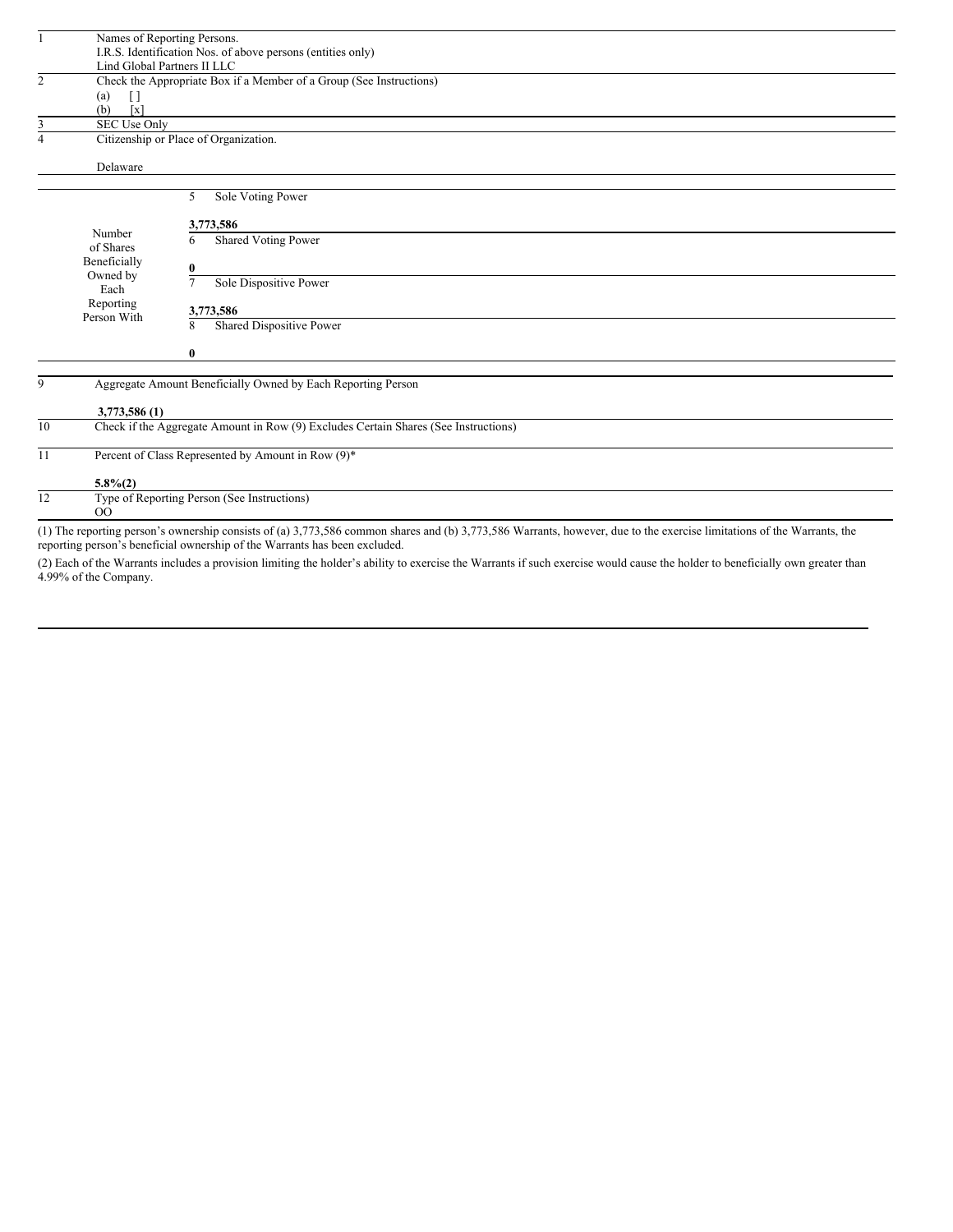|                | Names of Reporting Persons.      |                                                                                                                                                                        |
|----------------|----------------------------------|------------------------------------------------------------------------------------------------------------------------------------------------------------------------|
|                |                                  | I.R.S. Identification Nos. of above persons (entities only)                                                                                                            |
|                |                                  |                                                                                                                                                                        |
| $\overline{2}$ | Jeff Easton                      | Check the Appropriate Box if a Member of a Group (See Instructions)                                                                                                    |
|                | (a)<br>$\Box$                    |                                                                                                                                                                        |
|                | (b)<br>$\lceil x \rceil$         |                                                                                                                                                                        |
| 3              | SEC Use Only                     | <u> 1989 - Johann Stein, marwolaethau a bhann an t-Albann an t-Albann an t-Albann an t-Albann an t-Albann an t-Al</u>                                                  |
| $\overline{4}$ |                                  | Citizenship or Place of Organization.                                                                                                                                  |
|                | <b>United States</b>             |                                                                                                                                                                        |
|                |                                  | Sole Voting Power<br>5                                                                                                                                                 |
|                |                                  |                                                                                                                                                                        |
|                | Number                           | 3,773,586                                                                                                                                                              |
|                | of Shares                        | <b>Shared Voting Power</b><br>6                                                                                                                                        |
|                | Beneficially<br>Owned by<br>Each | 0                                                                                                                                                                      |
|                |                                  | Sole Dispositive Power<br>7                                                                                                                                            |
|                | Reporting                        |                                                                                                                                                                        |
|                | Person With                      | 3,773,586                                                                                                                                                              |
|                |                                  | Shared Dispositive Power<br>8                                                                                                                                          |
|                |                                  | $\bf{0}$                                                                                                                                                               |
| 9              |                                  | Aggregate Amount Beneficially Owned by Each Reporting Person                                                                                                           |
|                | 3,773,586(1)                     |                                                                                                                                                                        |
| 10             |                                  | Check if the Aggregate Amount in Row (9) Excludes Certain Shares (See Instructions)                                                                                    |
| 11             |                                  | Percent of Class Represented by Amount in Row (9)*                                                                                                                     |
|                | $5.8\%(2)$                       |                                                                                                                                                                        |
| 12             |                                  | Type of Reporting Person (See Instructions)                                                                                                                            |
|                | IN                               |                                                                                                                                                                        |
|                |                                  | (1) The reporting person's ownership consists of (a) 3,773,586 common shares and (b) 3,773,586 Warrants, however, due to the exercise limitations of the Warrants, the |

reporting person's beneficial ownership of the Warrants has been excluded.

(2) Each of the Warrants includes a provision limiting the holder's ability to exercise the Warrants if such exercise would cause the holder to beneficially own greater than 4.99% of the Company.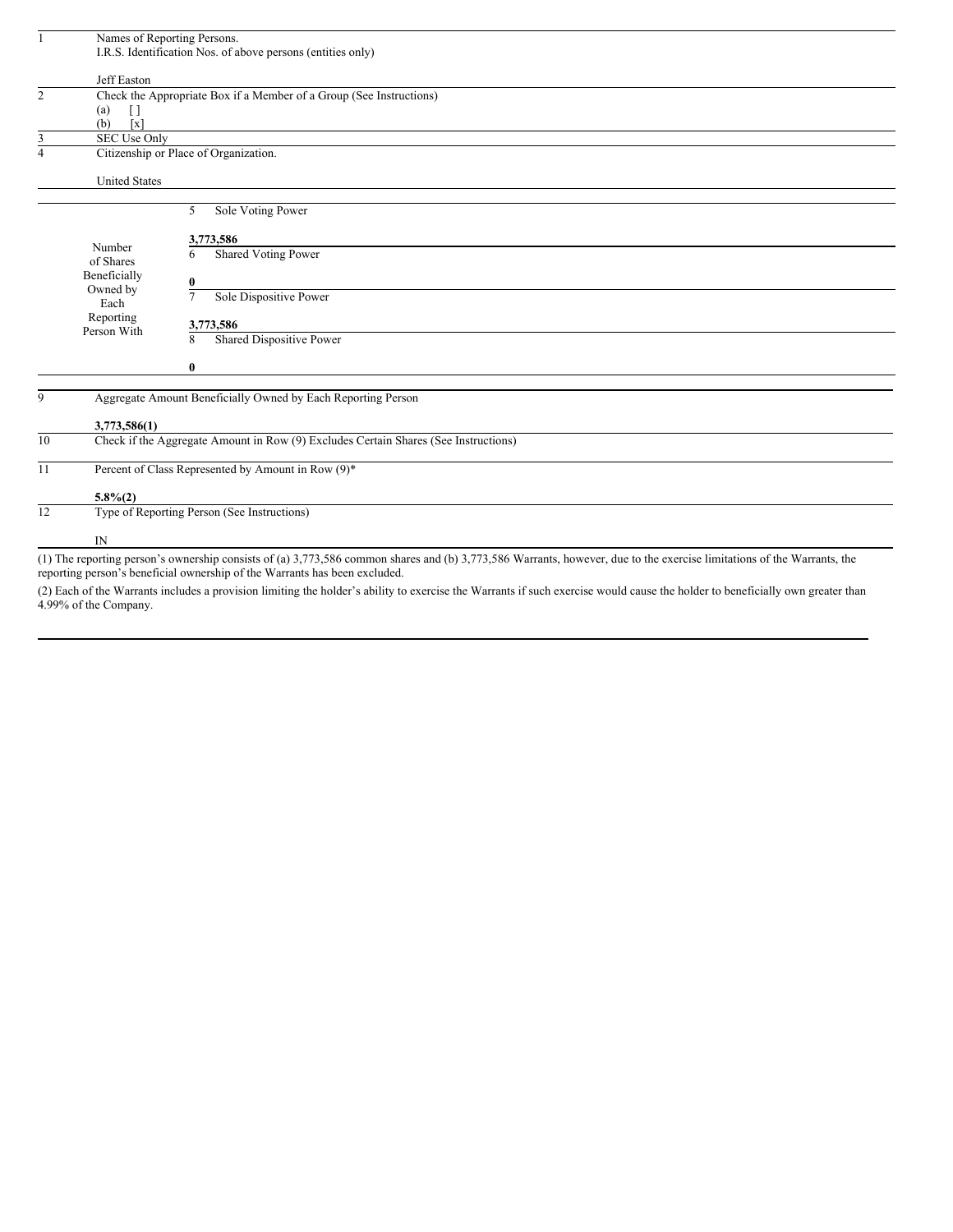#### **Item 1.**

- (a) Name of Issuer
- Kintara Therapeutics, Inc. (b) Address of Issuer's Principal Executive Offices

9920 Pacific Heights Blvd., Suite 150 San Diego, CA 92121

#### **Item 2.**

(a) Name of Person Filing

This statement is filed by the following entities and individuals (collectively, referred to as the "Reporting Persons"):

- Lind Global Fund II LP, a Delaware limited partnership;
- Lind Global Partners II LLC, a Delaware limited liability company; and
- Jeff Easton, an individual and a citizen of the United States of America.

Lind Global Partners II LLC, the general partner of Lind Global Fund II LP, may be deemed to have sole voting and dispositive power with respect to the shares held by Lind Global Fund II LP.

Jeff Easton, the managing member of Lind Global Partners II LLC, may be deemed to have sole voting and dispositive power with respect to the shares held by Lind Global Fund II LP.

(b) Address of Principal Business Office or, if none, Residence

The address of the principal business office for each of the Reporting Persons is:

444 Madison Ave, Floor 41 New York, NY 10022

(c) Citizenship

See Row 4 of cover page for each Reporting Person.

(d) Title of Class of Securities Common Stock, par value \$0.001 per share (e) CUSIP Number

49720K101

### Item 3. If this statement is filed pursuant to §§240.13d-1(b) or 240.13d-2(b) or (c), check whether the person filing is a:

Not applicable.

### **Item 4. Ownership**

Provide the following information regarding the aggregate number and percentage of the class of securities of the issuer identified in Item 1.

(a) Amount Beneficially Owned

See Row 9 of cover page for each Reporting Person.

(b) Percent of Class

See Row 11 of cover page for each Reporting Person.

#### (c) Number of shares as to which such person has:

(i) sole power to vote or to direct the vote

See Row 5 of cover page for each Reporting Person.

- (ii) shared power to vote or to direct the vote See Row 6 of cover page for each Reporting Person.
- (iii) sole power to dispose or to direct the disposition of See Row 7 of cover page for each Reporting Person.
- (iv) shared power to dispose or to direct the disposition of See Row 8 of cover page for each Reporting Person.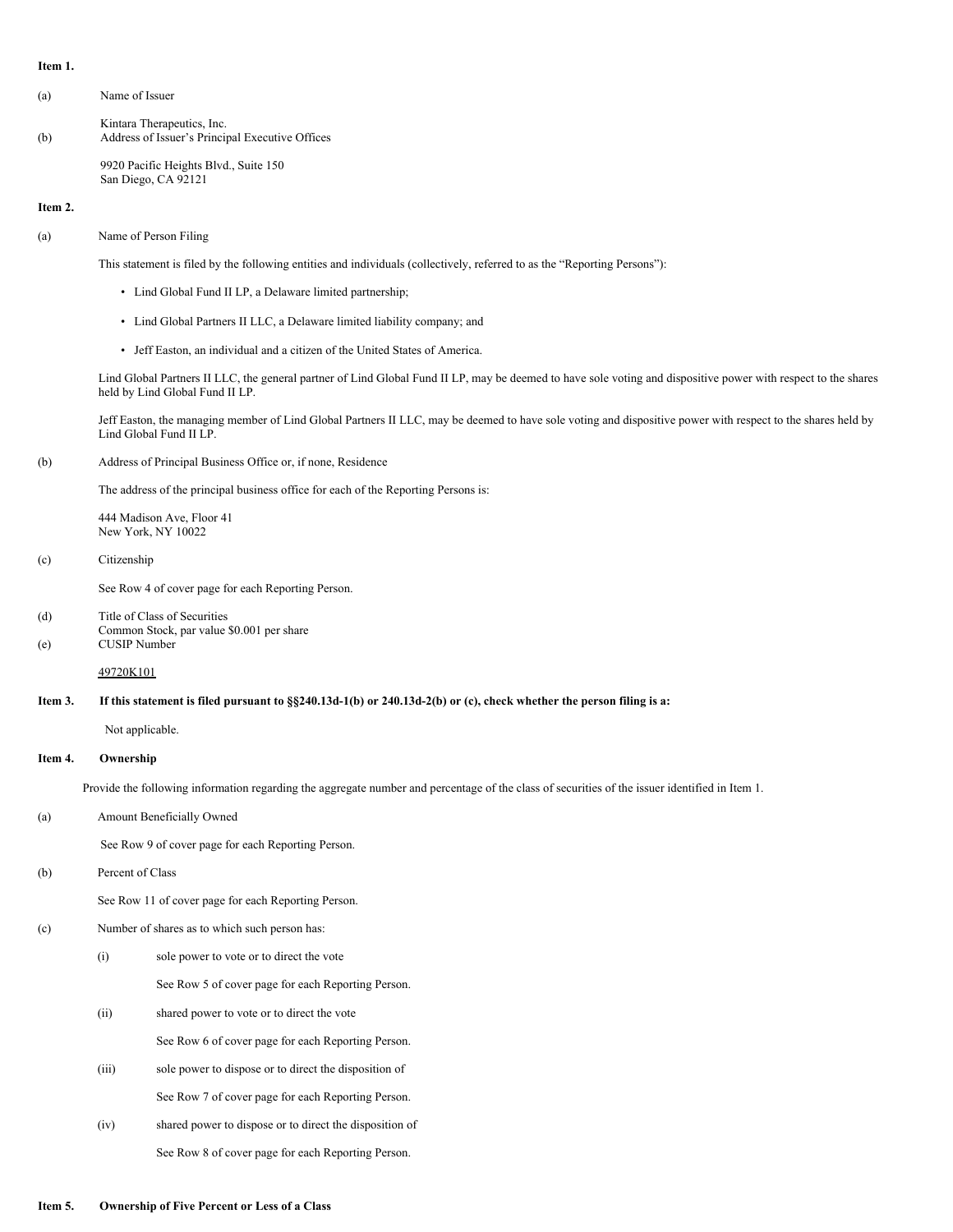If this statement is being filed to report the fact that as of the date hereof the reporting person has ceased to be the beneficial owner of more than five percent of the class of securities, check the following  $\square$ .

### **Item 6. Ownership of More than Five Percent on Behalf of Another Person**

Not applicable.

### Item 7. Identification and Classification of the Subsidiary Which Acquired the Security Being Reported on By the Parent Holding Company

Not applicable.

### **Item 8. Identification and Classification of Members of the Group**

Not applicable.

#### **Item 9. Notice of Dissolution of Group**

Not applicable.

#### **Item 10. Certification**

By signing below I certify that, to the best of my knowledge and belief, the securities referred to above were not acquired and are not held for the purpose of or with the effect of changing or influencing the control of the issuer of the securities and were not acquired and are not held in connection with or as a participant in any transaction having that purpose or effect.

#### **Exhibits Exhibit**

**99.1 Joint Filing Agreement by and among the Reporting Persons.**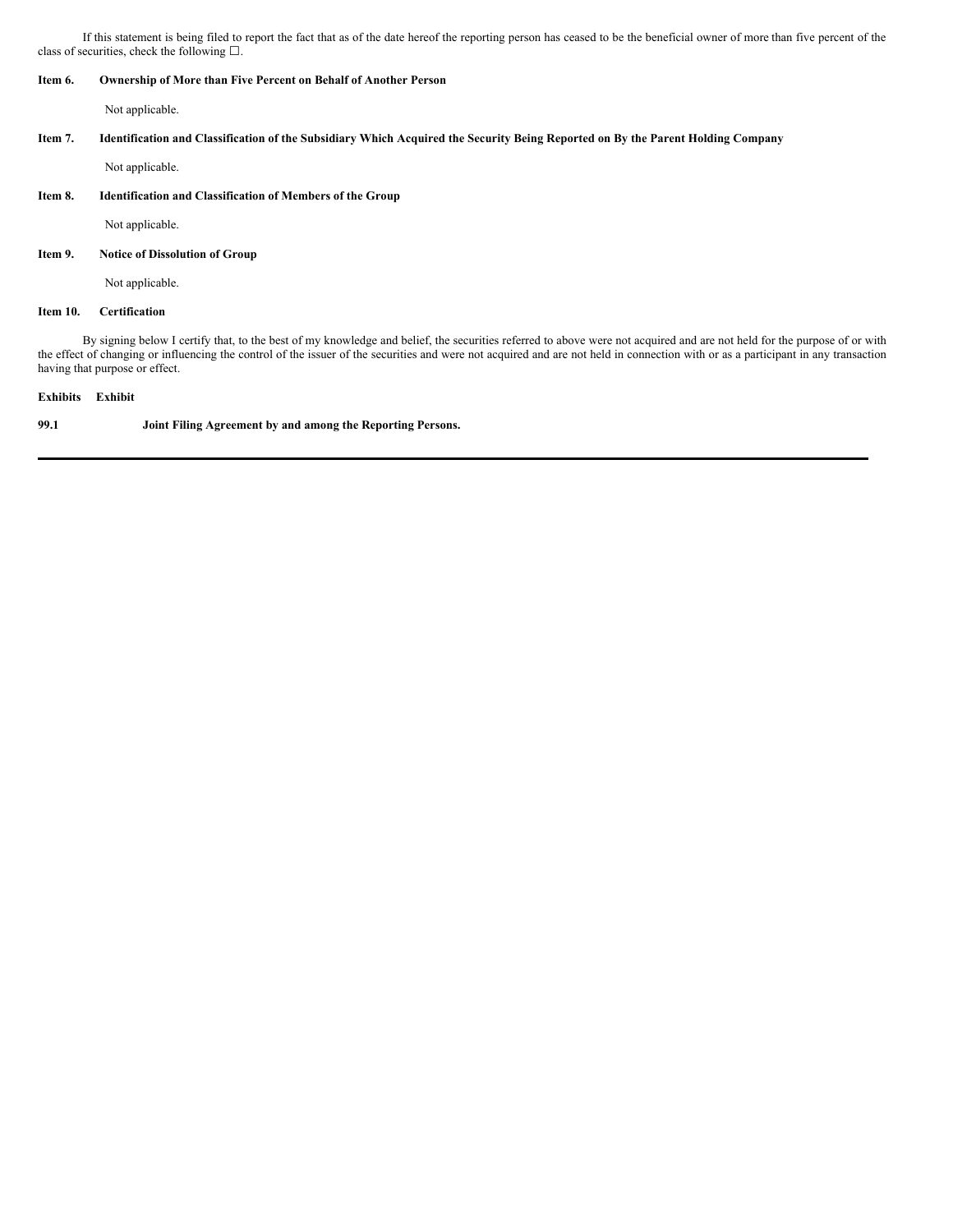# **SIGNATURE**

After reasonable inquiry and to the best of my knowledge and belief, I certify that the information set forth in this statement is true, complete and correct.

April 20, 2022

# **LIND GLOBAL FUND II LP**

| By: | Lind Global Partners II LLC |
|-----|-----------------------------|
|     | its General Partner         |
|     |                             |

By:  $\frac{S}{Jeff}$  Easton<br>Name: Jeff Easton Name: Jeff Easton<br>Title: Managing N Managing Member

## **LIND GLOBAL PARTNERS II LLC**

| By:    | /s/ Jeff Easton |
|--------|-----------------|
| Name:  | Jeff Easton     |
| Title: | Managing Member |

### **JEFF EASTON**

/s/ Jeff Easton